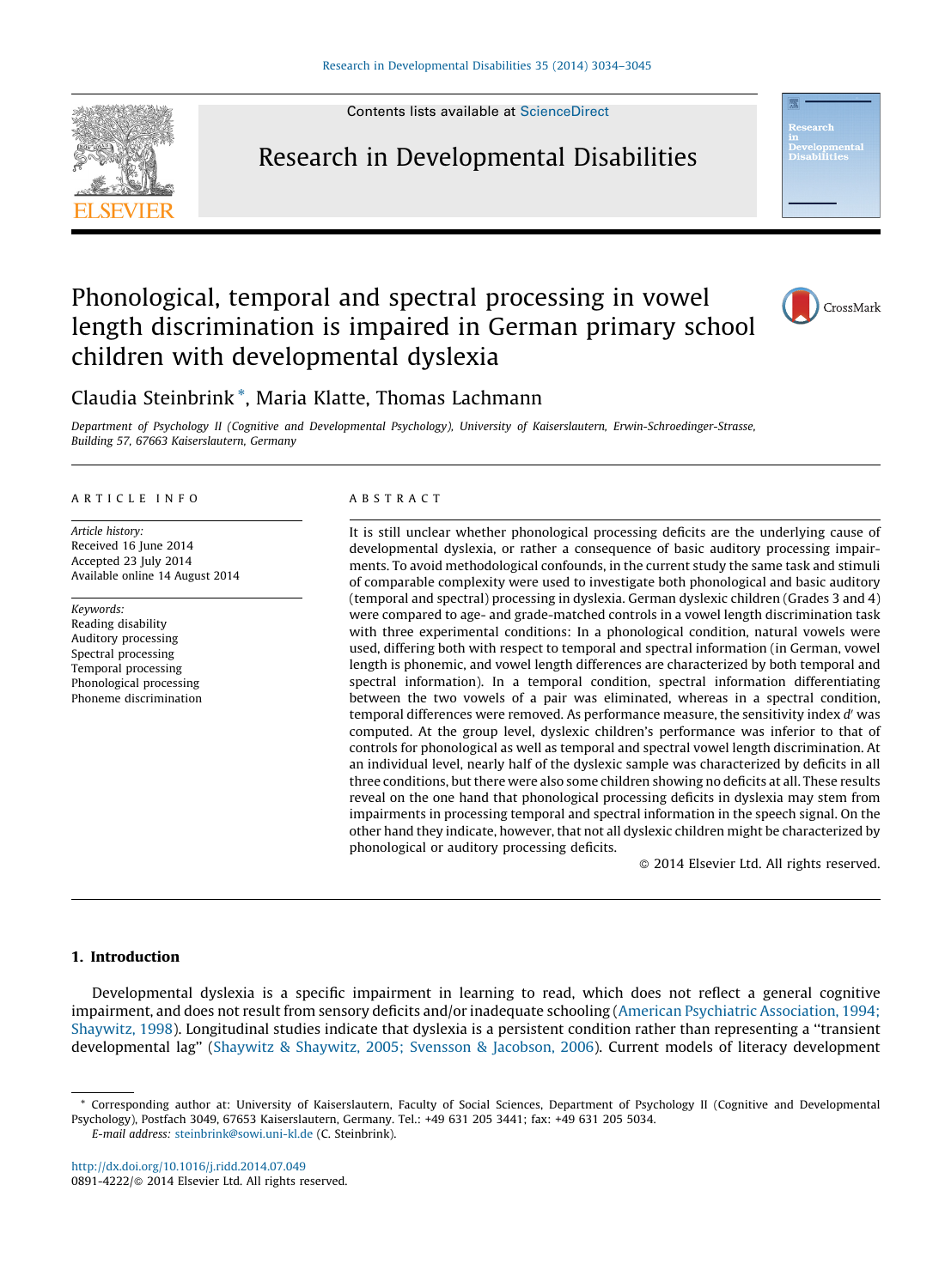postulate that reading and spelling develop jointly; in different phases of literacy development, reading acts as a pacemaker for spelling, and vice versa ([Frith,](#page--1-0) 1986). Therefore, dyslexia is often accompanied by poor spelling abilities [\(Shaywitz](#page--1-0) & [Shaywitz,](#page--1-0) 2005).

Even though there is largely agreement that dyslexia has a neurobiological basis (see Démonet, Taylor, & Chaix, 2004; [Habib,](#page--1-0) 2000, for review), consensus about its exact etiological basis is still lacking. On the behavioural level, dyslexia is mainly characterized by phonological processing deficits (Ramus et al., 2003; Vellutino, Fletcher, [Snowling,](#page--1-0) & Scanlon, 2004; Wagner & [Torgesen,](#page--1-0) 1987). These deficits have been found for *phonological recoding in lexical access* in rapid picture naming (e.g. [Denckla](#page--1-0) & Rudel, 1976), in phonological awareness, i.e. the ability to consciously access and manipulate the sound units of language (e.g. [Bradley](#page--1-0) & Bryant, 1983), and in phonological short-term memory, as assessed by immediate serial recall of unrelated verbal items such as words or digits, or by nonword repetition (e.g. [Steinbrink](#page--1-0) & Klatte, 2008). Dyslexia is also associated with deficits in the perception of phonemes (e.g. Godfrey, [Syrdal-Lasky,](#page--1-0) Millay, & Knox, 1981). All these abilities are accomplished on the basis of phonological representations. Thus, it can be concluded that the phonological deficit in dyslexia results either from an underspecification of (Adlard & Hazan, 1998; Boada & [Pennington,](#page--1-0) 2006; Elbro & Jensen, 2005; Manis et al., 1997; Mody, [Studdert-Kennedy,](#page--1-0) & Brady, 1997; Swan & Goswami, 1997a, 1997b) or a suboptimal access to these representations (Ramus & [Szenkovits,](#page--1-0) 2008).

It is still debated, however, whether the phonological deficit constitutes the core problem of developmental dyslexia (Snowling, 2000; [Stanovich,](#page--1-0) 1988) or whether it is secondary to more general auditory processing deficits [\(Ahissar,](#page--1-0) Protopapas, Reid, & Merzenich, 2000; Lachmann, Berti, Kujala, & Schröger, 2005; [Richardson,](#page--1-0) Thomson, Scott, & Goswami, [2004](#page--1-0)). The rapid auditory processing theory of dyslexia ([Tallal,](#page--1-0) 1980), for instance, argues that phonological deficits in dyslexia are secondary to low level auditory temporal processing impairments which affect the perception of acoustic elements characterized by rapid transitions or short durations (as in the speech signal). According to this view, a basic temporal processing impairment leads to an inability to integrate sensory information entering the central nervous system in rapid succession. This causes a cascade of effects, starting with disruption of the normal development of the phonological system and subsequent failure to read normally (Tallal, [Miller,](#page--1-0) & Fitch, 1993).

Using non-speech stimuli, a number of psychophysical studies revealed evidence for rapid temporal auditory processing deficits in dyslexic adults [\(Ben-Artzi,](#page--1-0) Fostick, & Babkoff, 2005; Laasonen, Service, & Virsu, 2001; see [Farmer](#page--1-0) & [Klein,](#page--1-0) 1995 for review) and children ([Cohen-Mimran&](#page--1-0) Sapir, 2007; Heiervang, Stevenson,& Hugdahl, 2002; van Ingelghem et al., [2001](#page--1-0); see [Farmer](#page--1-0) & Klein, 1995, for review). There are, however, also studies in which no such evidence was found (Breier, Fletcher, Foorman, Klaas, & Gray, 2003; Bretherton & Holmes, 2003; Schulte-Körne, Deimel, Bartling, & [Remschmidt,](#page--1-0) 1998).

There are studies in which in one and the same sample non-linguistic material was applied in order to investigate temporal processing, and linguistic material in order to investigate phonological processing. Typically, for both conditions different task demands were applied, e.g. temporal order judgement or gap detection in the auditory condition and tasks such as phoneme deletion, non-word repetition or rapid automatized naming (RAN) in order to measure phonological awareness, phonological short-term memory or phonological recoding in lexical access, respectively. These studies revealed that temporal processing deficits are not related to phonological processing impairments in dyslexia [\(Bretherton](#page--1-0) & Holmes, 2003; [Nittrouer,](#page--1-0) 1999) or that phonological deficits can appear in the absence of temporal processing deficits [\(Boets,](#page--1-0) Wouters, van [Wieringen,](#page--1-0) & Ghesquière, 2007; Ramus et al., 2003; White et al., 2006).

The interpretation of this pattern of results, however, is difficult, since the phonological vs. temporal processing conditions in these studies do not only differ in the linguistic nature (linguistic vs. non-linguistic), but also in task and stimulus complexity. Both are usually much higher in the phonological condition as compared to the auditory one. This alone might explain why dyslexics showed deficits only in the phonological conditions.

With the aim to overcome these potential methodological confounds, we developed an experimental paradigm in which the same task and the same stimulus material is used to investigate both phonological and basic auditory processing. This paradigm was already used in studies with dyslexic adolescents and adults (behavioural experiments: [Christmann](#page--1-0) et al., submitted for [publication;](#page--1-0) Groth, Lachmann, Riecker, Muthmann, & Steinbrink, 2011; fMRI experiment: [Steinbrink,](#page--1-0) Groth, [Lachmann,](#page--1-0) & Riecker, 2012). As the current behavioural experiment with children empIoyed a methodology that is strictly comparable to that introduced by Groth et al. [\(2011\)](#page--1-0), we will concentrate in the following on this first study with the vowel length discrimination paradigm, in which two CVC syllables, presented in succession (e.g. /nap/ - /na:p/; /fIp/ - /fi:p/), were used in a same–different paradigm in order to test vowel length discrimination abilities in dyslexic adolescents and adults. In German, vowel length discrimination is a phonological task, as the opposition of long and short vowels is phonemic. For example, the vowels within the spoken word pairs Schiff (/ $\int_{R}$ [ship]) vs. schief (/ $\int_{R}$ [inf], [askew]) or kann (/kan/, [can]) vs. Kahn  $(|karn|, [barge])$  differ in vowel length.

Three stimulus conditions were applied in Groth et al. [\(2011\):](#page--1-0) In the first condition (phonological condition) natural speech stimuli were used to form CVC–pseudoword pairs. In German, these natural speech stimuli provide spectral as well as temporal (length) cues for discrimination. In the other two stimulus conditions (temporal conditions), a pair always contained one natural and one manipulated CVC–pseudoword. The manipulation was either a lengthening or a shortening of the quasi-stable phase of the natural vowel to the length of its long or short counterpart, respectively (e.g. long /a:/ was shortened to the length of short /a/ and vice versa). In the temporal conditions, natural and manipulated CVC–pseudowords were always paired in a way that length was the only available cue for discrimination, e.g. by combining a CVC–syllable including an original long  $|a|$ : with a syllable containing the manipulated version of the same vowel, i.e. shortened  $|a|$ .